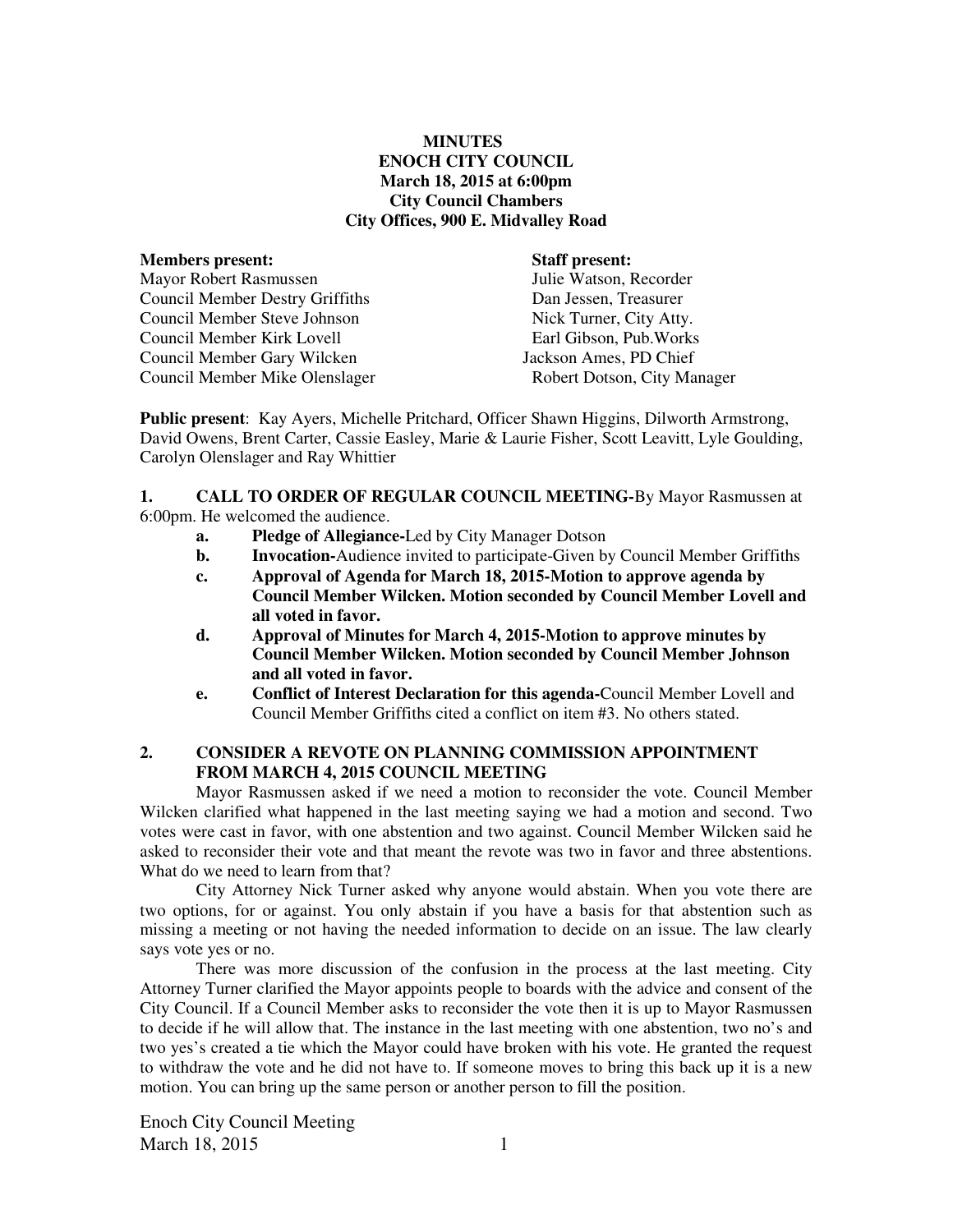City Attorney Turner reiterated again to the Council that an abstention is only to be used for lack of information. It is not a political ploy to stop an action. Addressing the Council he said it is your job to make the hard calls. City Manager Dotson said when talking to City Attorney Kuhlmann, that when Council Member Wilcken asked for a revote it was not moved and seconded and that is where the discrepancy in the process came into play. We loosely follow Roberts Rules of Order and to be transparent and consistent actions have to be by motion and second to the motion and that was not done. Council Member Wilcken clarified if three abstained, the motion died. City Attorney Turner said it died because Mayor Rasmussen allowed you to withdraw your vote and go from no to abstention. A new motion needs to be made if they want to reconsider this person. City Attorney Turner said again the law says the options are to vote either yes or no. Council Member Wilcken said in League training he heard Attorney David Church say if a person is present and they abstain that is a no vote. City Attorney Turner said that is fine if it does not contribute to a tie. City Attorney Turner read from Utah Code 10-3-506 regarding voting.

Mayor Rasmussen asked if someone wants to make a motion to reconsider the Planning Commission appointment from the last meeting. Council Member Wilcken said we took a vote then Mayor Rasmussen broke the tie asking which vote we are reconsidering. City Attorney Turner said they were allowed to withdraw the vote so no action was taken. Council Member Wilcken asked do we consider that the board appointment is open. Council Member Wilcken said he voted no and immediately he said he intended to abstain. We had moved on to the next item and then City Manager Dotson said that he thought was an illegal vote so there was a tie to break. Mayor Rasmussen voted after we were told it was illegal.

Council Member Wilcken said to be clear we are going to reconsider the initial vote to reappoint or not to reappoint. There was not three yes's so the motion did not carry. Mayor Rasmussen asked for motion to reconsider the vote. **Council Member Wilcken made a motion to reconsider and revote on appointing Spencer Jones to the Planning Commission. Motion was seconded by Council Member Lovell to appoint Spencer Jones.** Mayor Rasmussen asked if he could call for raise of hands to vote. City Attorney Turner said yes. Mayor Rasmussen recapped that there is a motion to appoint Spencer Jones to the Planning Commission by Council Member Wilcken. Motion was seconded by Council Member Lovell and **Mayor Rasmussen asked for hands to be raised as follows:** 

**3 for-**

**1 against-**

#### **1 abstentions to vote to revote.**

Council Member Wilcken asked if items on the agenda can be revisited. City Attorney Turner said only if Mayor Rasmussen allows it. Mayor Rasmussen has to entertain a motion at his discretion. Any action needs a motion and a second to be valid. Council Member Wilcken asked if it is legal to go back if you have already moved on past the item. City Attorney Turner said the request should be in the form of a motion and then it is up to Mayor Rasmussen.

#### **3. DISCUSS AND VOTE ON APPOINTMENT OF PLANNING COMMISSION MEMBER**

Mayor Rasmussen proposed to appoint Paul Hardy to serve on the Planning Commission. Council Member Wilcken said Paul served before and he would be willing to serve again.

**Council Member Wilcken made a motion to appoint Paul Hardy to serve a two-year term on the Planning Commission. Council Member Lovell seconded the motion and with a show of hands vote, five were in favor.** 

## **4. RESOLUTION NO. 2015-03-18-A A RESOLUTION PROCLAIMING APRIL 25, 2015 AS ARBOR DAY**

Enoch City Council Meeting March 18, 2015 2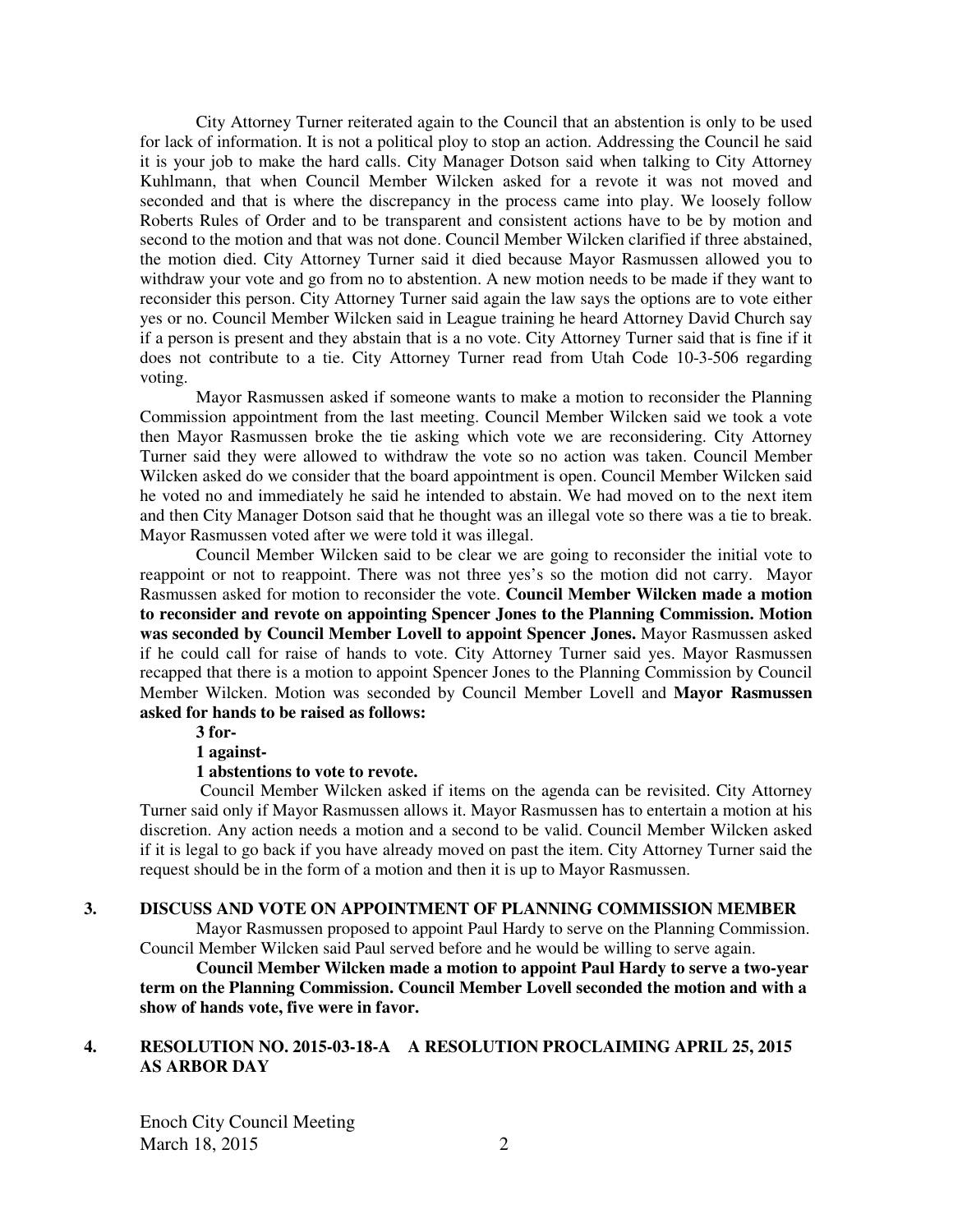Mayor Rasmussen asked for a motion. Council Member Wilcken explained that to fill a requirement for the Tree City USA designation we need to have a proclamation setting the date for Arbor Day. **Council Member Wilcken made a motion to approve Resolution No. 2015-03- 18-B, a resolution proclaiming April 25, 2015 as Arbor Day. Motion was seconded by Council Member Lovell and a roll call vote was held as follows:** 

**Council Member Lovell-yes Motion passed 4 to 1** 

**Council Member Griffiths-yes Council Member Olenslager-yes Council Member Johnson-no Council Member Wilcken-yes** 

## **5. DISCUSS RECOMMENDATION FROM PLANNING COMMISSION REGARDING ENOCH STATION MINOR LOT SUBDIVISION**

Mayor Rasmussen asked if there was discussion asking City Manager Dotson to go over this. He said a minor lot subdivision is four lots or less. The owner has asked to divide his property into two parcels approximately the same size each. The Planning Commission went through the design review and it fits the code for a minor lot subdivision so they made a favorable recommendation. Council Member Wilcken confirmed this is the SW corner of Midvalley Road and Minersville Highway.

## **6. RESOLUTION NO. 2015-03-18-B A RESOLUTION APPROVING THE MINOR LOT SUBDIVSION OF ENOCH STATION**

Mayor Rasmussen asked for a motion**. Council Member Wilcken made a motion to approve Resolution No. 2015-03-18-B, a resolution approving the minor lot subdivision of Enoch Station. Council Member Lovell seconded the motion and roll call vote was held as follows:** 

**Council Member Lovell-yes** Motion passed unanimously

**Council Member Griffiths-yes Council Member Olenslager-yes Council Member Johnson-yes Council Member Wilcken-yes** 

# **7. ADJOURN REGULAR MEETING AND GO INTO CDRA MEETING-**

**(See separate agenda)** 

Mayor Rasmussen asked for a motion to enter into a CDRA meeting. **Council Member Lovell so moved. Motion seconded by Council Member Wilcken and all voted in favor.** 

# **8. PUBLIC COMMENTS**

Mayor Rasmussen invited those wanting to comment to come to the podium.

Marie Fisher on Pioneer Drive thanked the Council for the work done on drainage. She asked when the road would be paved and about other repairs to damaged culverts. *City Manager Dotson said when the batch plants open so we can get asphalt we will double chip seal and then oil the road. It will be a couple of months because temperatures have to warm up or it won't stick. We hope to get asphalt late in May.* 

Cassie Easley on Maple Lane asked the Council about when they would make a response to the letter the City received regarding second amendment rights. She cited two Enoch laws that are in contradiction to the second amendment and read some material from State Code to the Council**.**  She was critical of the City Attorney for the length of time it has taken to address this issue. *Mayor Rasmussen said we will look into it and get it on an agenda soon.* 

# **9. CORRESPONDENCE-none**

# **10. COUNCIL/STAFF REPORTS**

Enoch City Council Meeting March 18, 2015 3